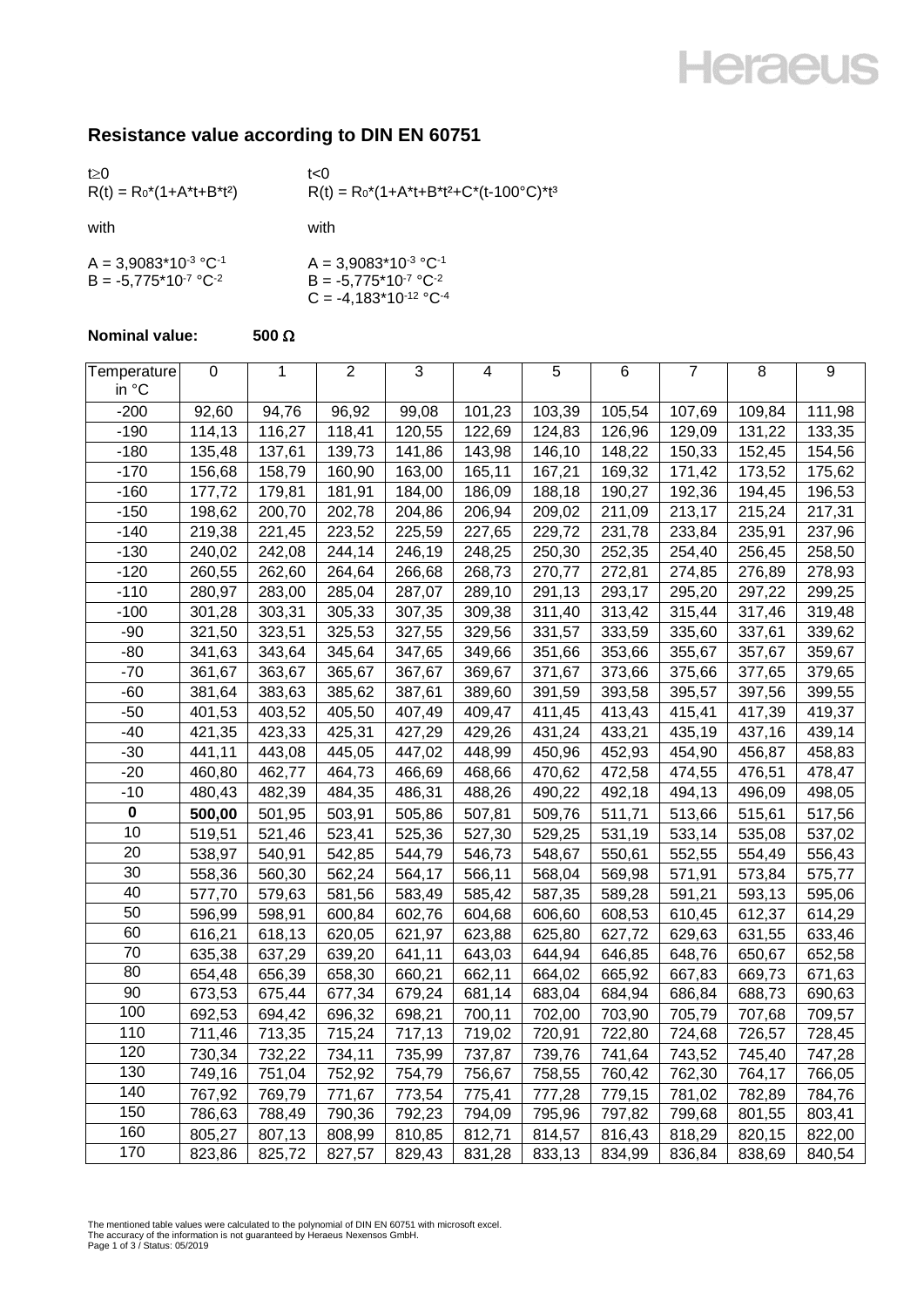## **Heraeus**

| Temperature<br>in °C | 0       | 1                                                                   | $\overline{2}$ | 3                 | 4       | 5                                                                   | 6       | 7       | 8                 | 9       |
|----------------------|---------|---------------------------------------------------------------------|----------------|-------------------|---------|---------------------------------------------------------------------|---------|---------|-------------------|---------|
| 180                  | 842,39  | 844,24                                                              | 846,09         | 847,94            | 849,79  | 851,64                                                              | 853,48  | 855,33  | 857,17            | 859,02  |
| 190                  | 860,86  | 862,71                                                              | 864,55         | 866,40            | 868,24  | 870,08                                                              | 871,92  | 873,76  | 875,60            | 877,44  |
| 200                  | 879,28  | 881,12                                                              | 882,96         | 884,79            | 886,63  | 888,47                                                              | 890,30  | 892,14  | 893,97            | 895,80  |
| 210                  | 897,64  | 899,47                                                              | 901,30         | 903,13            | 904,96  | 906,79                                                              | 908,62  | 910,45  | 912,28            | 914,11  |
| 220                  | 915,94  | 917,76                                                              | 919,59         | 921,42            | 923,24  | 925,07                                                              | 926,89  | 928,71  | 930,54            | 932,36  |
| 230                  | 934,18  | 936,00                                                              | 937,82         | 939,64            | 941,46  | 943,28                                                              | 945,10  | 946,91  | 948,73            | 950,55  |
| 240                  | 952,36  | 954,18                                                              | 955,99         | 957,81            | 959,62  | 961,43                                                              | 963,25  | 965,06  | 966,87            | 968,68  |
| 250                  | 970,49  | 972,30                                                              | 974,11         | 975,92            | 977,73  | 979,53                                                              | 981,34  | 983,14  | 984,95            | 986,76  |
| 260                  | 988,56  | 990,36                                                              | 992,17         | 993,97            | 995,77  | 997,57                                                              | 999,37  | 1001,17 | 1002,97           | 1004,77 |
| 270                  | 1006,57 | 1008,37                                                             | 1010,17        | 1011,96           | 1013,76 | 1015,55                                                             | 1017,35 | 1019,14 | 1020,94           | 1022,73 |
| 280                  | 1024,52 | 1026,32                                                             | 1028,11        | 1029,90           | 1031,69 | 1033,48                                                             | 1035,27 | 1037,06 | 1038,85           | 1040,63 |
| 290                  | 1042,42 | 1044,21                                                             | 1045,99        | 1047,78           | 1049,56 | 1051,35                                                             | 1053,13 | 1054,91 | 1056,69           | 1058,48 |
| 300                  | 1060,26 | 1062,04                                                             | 1063,82        | 1065,60           | 1067,38 | 1069,15                                                             | 1070,93 | 1072,71 | 1074,49           | 1076,26 |
| 310                  | 1078,04 | 1079,81                                                             | 1081,59        | 1083,36           | 1085,13 | 1086,91                                                             | 1088,68 | 1090,45 | 1092,22           | 1093,99 |
| 320                  | 1095,76 | 1097,53                                                             | 1099,30        | 1101,07           | 1102,83 | 1104,60                                                             | 1106,37 | 1108,13 | 1109,90           | 1111,66 |
| 330                  | 1113,42 | 1115,19                                                             | 1116,95        | 1118,71           | 1120,47 | 1122,24                                                             | 1124,00 | 1125,76 | 1127,51           | 1129,27 |
| 340                  | 1131,03 | 1132,79                                                             | 1134,55        | 1136,30           | 1138,06 | 1139,81                                                             | 1141,57 | 1143,32 | 1145,08           | 1146,83 |
| 350                  | 1148,58 | 1150,33                                                             | 1152,08        | 1153,83           | 1155,58 | 1157,33                                                             | 1159,08 | 1160,83 | 1162,58           | 1164,33 |
| 360                  | 1166,07 | 1167,82                                                             | 1169,56        | 1171,31           | 1173,05 | 1174,80                                                             | 1176,54 | 1178,28 | 1180,02           | 1181,76 |
| 370                  | 1183,51 | 1185,25                                                             | 1186,99        | 1188,72           | 1190,46 | 1192,20                                                             | 1193,94 | 1195,67 | 1197,41           | 1199,15 |
| 380                  | 1200,88 | 1202,62                                                             | 1204,35        | 1206,08           | 1207,82 | 1209,55                                                             | 1211,28 | 1213,01 | 1214,74           | 1216,47 |
| 390                  | 1218,20 | 1219,93                                                             | 1221,66        | 1223,38           | 1225,11 | 1226,84                                                             | 1228,56 | 1230,29 | 1232,01           | 1233,74 |
| 400                  | 1235,46 | 1237,18                                                             | 1238,91        | 1240,63           | 1242,35 | 1244,07                                                             | 1245,79 | 1247,51 | 1249,23           | 1250,94 |
| 410                  | 1252,66 | 1254,38                                                             | 1256,10        | 1257,81           | 1259,53 | 1261,24                                                             | 1262,96 | 1264,67 | 1266,38           | 1268,10 |
| 420                  | 1269,81 | 1271,52                                                             | 1273,23        | 1274,94           | 1276,65 | 1278,36                                                             | 1280,07 | 1281,77 | 1283,48           | 1285,19 |
| 430                  | 1286,89 | 1288,60                                                             | 1290,31        | 1292,01           | 1293,71 | 1295,42                                                             | 1297,12 | 1298,82 | 1300,52           | 1302,22 |
| 440                  | 1303,92 | 1305,62                                                             | 1307,32        | 1309,02           | 1310,72 | 1312,42                                                             | 1314,11 | 1315,81 | 1317,51           | 1319,20 |
| 450                  | 1320,90 | 1322,59                                                             | 1324,28        | 1325,98           | 1327,67 | 1329,36                                                             | 1331,05 | 1332,74 | 1334,43           | 1336,12 |
| 460                  | 1337,81 | 1339,50                                                             | 1341,19        | 1342,87           | 1344,56 | 1346,24                                                             | 1347,93 | 1349,61 | 1351,30           | 1352,98 |
| 470                  | 1354,67 | 1356,35                                                             | 1358,03        | 1359,71           | 1361,39 | 1363,07                                                             | 1364,75 | 1366,43 | 1368,11           | 1369,79 |
| 480                  | 1371,46 | 1373,14                                                             | 1374,82        | 1376,49           | 1378,17 | 1379,84                                                             | 1381,52 | 1383,19 | 1384,86           | 1386,53 |
| 490                  | 1388,20 | 1389,88                                                             | 1391,55        | 1393,22           | 1394,88 | 1396,55                                                             | 1398,22 | 1399,89 | 1401,56           | 1403,22 |
| 500                  | 1404,89 | 1406,55                                                             | 1408,22        | 1409,88           |         | 1411,54 1413,21                                                     | 1414,87 | 1416,53 | 1418,19           | 1419,85 |
| 510                  |         | 1421,51   1423,17   1424,83   1426,49   1428,15   1429,80   1431,46 |                |                   |         |                                                                     |         |         | 1433,12   1434,77 | 1436,43 |
| 520                  | 1438,08 | 1439,73                                                             | 1441,39        | 1443,04           |         | 1444,69 1446,34                                                     | 1447,99 | 1449,64 | 1451,29           | 1452,94 |
| 530                  | 1454,59 | 1456,24                                                             | 1457,88        | 1459,53           |         | 1461,18   1462,82                                                   | 1464,47 | 1466,11 | 1467,76           | 1469,40 |
| 540                  | 1471,04 | 1472,68                                                             | 1474,32        | 1475,97           | 1477,61 | 1479,25                                                             | 1480,88 | 1482,52 | 1484,16           | 1485,50 |
| 550                  | 1487,44 | 1489,07                                                             | 1490,71        | 1492,34           |         | 1493,98 1495,61                                                     | 1497,24 | 1498,88 | 1500,51           | 1502,14 |
| 560                  | 1503,77 | 1505,40                                                             | 1507,03        | 1508,66           |         | 1510,29   1511,92                                                   | 1513,55 | 1515,17 | 1516,80           | 1518,43 |
| 570                  | 1520,05 | 1521,68                                                             | 1523,30        | 1524,92           | 1526,55 | 1528,17                                                             | 1529,79 | 1531,41 | 1533,03           | 1534,65 |
| 580                  | 1536,27 | 1537,89                                                             | 1539,51        | 1541,13           | 1542,74 | 1544,36                                                             | 1545,98 | 1547,59 | 1549,21           | 1550,82 |
| 590                  | 1552,43 | 1554,05                                                             | 1555,66        | 1557,27           |         | 1558,88   1560,49                                                   | 1562,10 | 1563,71 | 1565,32           | 1566,93 |
| 600                  | 1568,54 | 1570,15                                                             | 1571,75        | 1573,36           |         | 1574,97   1576,57                                                   | 1578,18 | 1579,78 | 1581,38           | 1582,99 |
| 610                  | 1584,59 | 1586,19                                                             | 1587,79        | 1589,39           | 1590,99 | 1592,59                                                             | 1594,19 | 1595,79 | 1597,38           | 1598,98 |
| 620                  | 1600,58 | 1602,17                                                             | 1603,77        | 1605,36           | 1606,96 | 1608,55                                                             | 1610,14 | 1611,74 | 1613,33           | 1614,92 |
| 630                  | 1616,51 | 1618,10                                                             | 1619,69        | 1621,28           | 1622,87 | 1624,45                                                             | 1626,04 | 1627,63 | 1629,21           | 1630,80 |
| 640                  | 1632,38 | 1633,97                                                             | 1635,55        | 1637,14           | 1638,72 | 1640,30                                                             | 1641,88 |         | 1643,46   1645,04 | 1646,62 |
| 650                  | 1648,20 | 1649,78                                                             |                | 1651,36   1652,93 |         | 1654,51   1656,09   1657,66                                         |         |         | 1659,24 1660,81   | 1662,39 |
| 660                  | 1663,96 | 1665,53                                                             |                |                   |         | 1667,10   1668,68   1670,25   1671,82   1673,39   1674,96   1676,53 |         |         |                   | 1678,09 |

The mentioned table values were calculated to the polynomial of DIN EN 60751 with microsoft excel. The accuracy of the information is not guaranteed by Heraeus Nexensos GmbH. Page 2 of 3 / Status: 05/2019